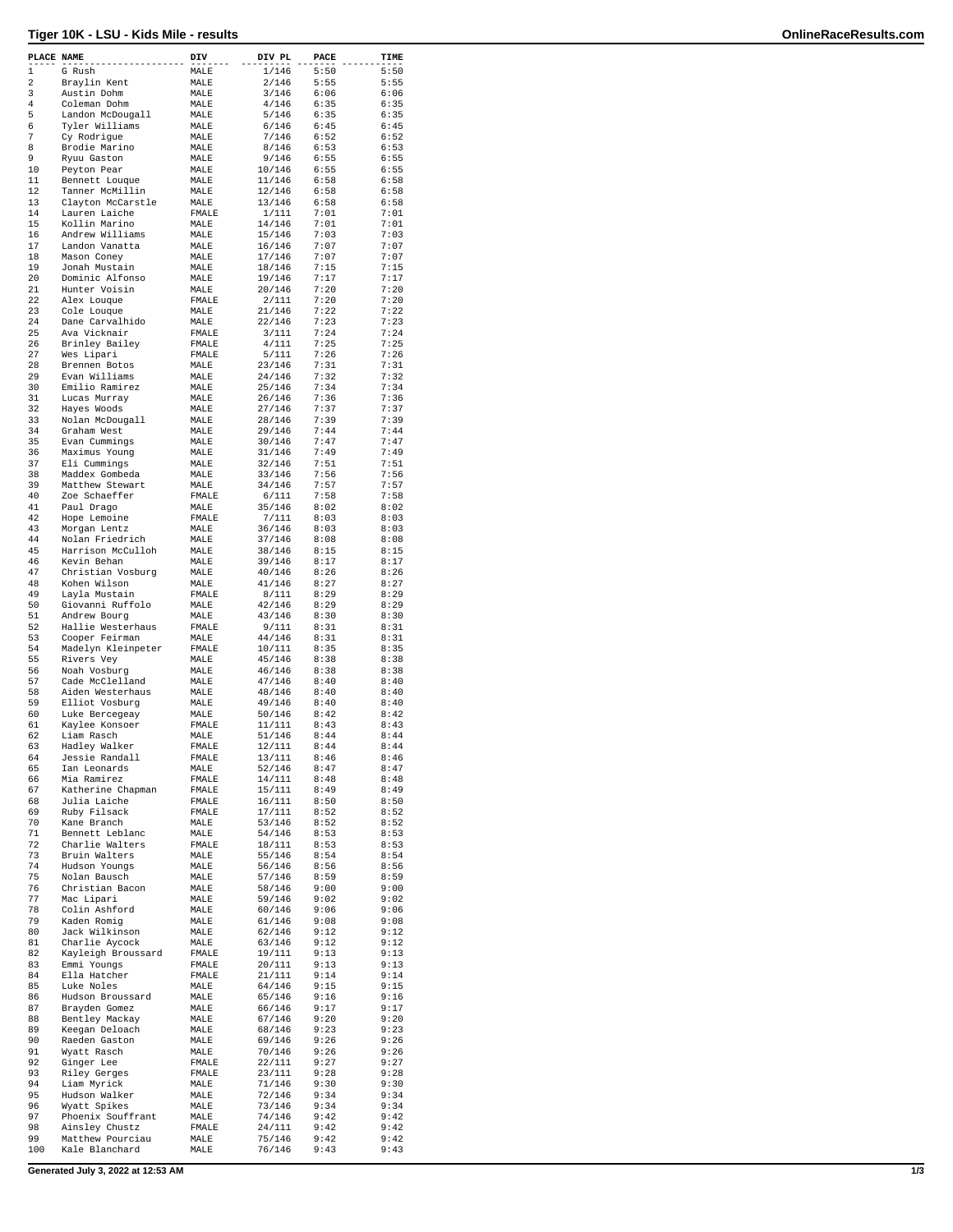## **Tiger 10K - LSU - Kids Mile - results OnlineRaceResults.com**

| PLACE NAME |                                   | DIV            | DIV PL             | PACE           | TIME           |
|------------|-----------------------------------|----------------|--------------------|----------------|----------------|
| 101        | Larissa Boldor                    | FMALE          | 25/111             | 9:44           | 9:44           |
| 102        | Claire Devillier                  | FMALE          | 26/111             | 9:44           | 9:44           |
| 103        | Juliana Martin                    | FMALE          | 27/111<br>28/111   | 9:45           | 9:45           |
| 104<br>105 | Molly Hart<br>Hartley Vey         | FMALE<br>FMALE | 29/111             | 9:47<br>9:48   | 9:47<br>9:48   |
| 106        | Norah Mustain                     | FMALE          | 30/111             | 9:54           | 9:54           |
| 107        | Daphne Staton                     | ${\tt FMALE}$  | 31/111             | 9:54           | 9:54           |
| 108        | Mollie Faith Botos                | FMALE          | 32/111             | 9:59           | 9:59           |
| 109        | Parker Neal                       | MALE           | 77/146             | 10:01          | 10:01          |
| 110        | Loreli Bowlin                     | FMALE          | 33/111             | 10:01          | 10:01          |
| 111        | Hayden Guillory                   | MALE           | 78/146             | 10:02          | 10:02          |
| 112        | Jack Leonards                     | MALE           | 79/146             | 10:04          | 10:04          |
| 113<br>114 | Elise Fournet<br>Audrey Hart      | FMALE<br>FMALE | 34/111<br>35/111   | 10:04<br>10:12 | 10:04<br>10:12 |
| 115        | Knox Fogle                        | MALE           | 80/146             | 10:12          | 10:12          |
| 116        | Parker Feirman                    | MALE           | 81/146             | 10:18          | 10:18          |
| 117        | Wyatt Story                       | MALE           | 82/146             | 10:18          | 10:18          |
| 118        | Gracie Trahan                     | FMALE          | 36/111             | 10:19          | 10:19          |
| 119        | Trey Hutcheson                    | MALE           | 83/146             | 10:22          | 10:22          |
| 120        | Finn Rosenquist                   | MALE           | 84/146             | 10:24          | 10:24          |
| 121        | Ella Wesley                       | FMALE          | 37/111             | 10:28          | 10:28          |
| 122<br>123 | Wyatt McCarstle<br>Cate Williams  | MALE<br>FMALE  | 85/146<br>38/111   | 10:29<br>10:29 | 10:29<br>10:29 |
| 124        | Avery Sanchez                     | MALE           | 86/146             | 10:31          | 10:31          |
| 125        | Camille Murray                    | FMALE          | 39/111             | 10:34          | 10:34          |
| 126        | Logan Champagne                   | MALE           | 87/146             | 10:34          | 10:34          |
| 127        | Dean Robison                      | MALE           | 88/146             | 10:35          | 10:35          |
| 128        | Evan Dicharry                     | MALE           | 89/146             | 10:36          | 10:36          |
| 129        | Addison Chustz                    | FMALE          | 40/111             | 10:37          | 10:37          |
| 130        | Finlei Bourgeois                  | FMALE          | 41/111             | 10:38          | 10:38          |
| 131<br>132 | Anna Primeaux<br>Miles Mustain    | FMALE          | 42/111<br>90/146   | 10:38<br>10:39 | 10:38<br>10:39 |
| 133        | Colin Dicharry                    | MALE<br>MALE   | 91/146             | 10:41          | 10:41          |
| 134        | Aston Thompson                    | MALE           | 92/146             | 10:43          | 10:43          |
| 135        | Jackson Courtney                  | MALE           | 93/146             | 10:47          | 10:47          |
| 136        | Cason Cain                        | MALE           | 94/146             | 10:49          | 10:49          |
| 137        | Ella Grace Soule                  | FMALE          | 43/111             | 10:49          | 10:49          |
| 138        | Luca Ruffolo                      | MALE           | 95/146             | 10:52          | 10:52          |
| 139        | Trevor Bowlin                     | MALE           | 96/146             | 10:54          | 10:54          |
| 140        | Peyton Boudreaux                  | FMALE          | 44/111             | 10:55          | 10:55          |
| 141        | Ruby Stinson                      | FMALE          | 45/111             | 10:56          | 10:56          |
| 142<br>143 | Camille Trahan<br>Luke Smith      | FMALE<br>MALE  | 46/111<br>97/146   | 11:00<br>11:00 | 11:00<br>11:00 |
| 144        | Carsyn Boudreaux                  | FMALE          | 47/111             | 11:01          | 11:01          |
| 145        | Sebastian Kovacs                  | MALE           | 98/146             | 11:01          | 11:01          |
| 146        | Barrett Laley                     | MALE           | 99/146             | 11:02          | 11:02          |
| 147        | George Adams                      | MALE           | 100/146            | 11:04          | 11:04          |
| 148        | John Percy Jarreau                | MALE           | 101/146            | 11:04          | 11:04          |
| 149        | Alina Vazquez                     | FMALE          | 48/111             | 11:05          | 11:05          |
| 150        | Catherine Nichols                 | FMALE          | 49/111             | 11:09          | 11:09          |
| 151<br>152 | Mason Primeaux<br>Adam Batdorf    | MALE<br>MALE   | 102/146<br>103/146 | 11:09<br>11:12 | 11:09<br>11:12 |
| 153        | Ava Austin                        | FMALE          | 50/111             | 11:14          | 11:14          |
| 154        | Olive Broussard                   | FMALE          | 51/111             | 11:15          | 11:15          |
| 155        | William Woods                     | MALE           | 104/146            | 11:20          | 11:20          |
| 156        | Danica Grove                      | FMALE          | 52/111             | 11:20          | 11:20          |
| 157        | Addie Cameron                     | FMALE          | 53/111             | 11:23          | 11:23          |
| 158        | Mollie Kate Drago                 | FMALE          | 54/111             | 11:24          | 11:24          |
| 159<br>160 | Ava Norris                        | FMALE          | 55/111             | 11:25          | 11:25<br>11:26 |
| 161        | Lilly Dubuc<br>Carson Primeaux    | FMALE<br>MALE  | 56/111<br>105/146  | 11:26<br>11:31 | 11:31          |
| 162        | Quinn Sanchez                     | <b>FMALE</b>   | 57/111             | 11:31          | 11:31          |
| 163        | Adrienne Rodrigue                 | FMALE          | 58/111             | 11:32          | 11:32          |
| 164        | Shevy Lowery                      | MALE           | 106/146            | 11:35          | 11:35          |
| 165        | Judah Lowery                      | MALE           | 107/146            | 11:36          | 11:36          |
| 166        | Ronan Ott                         | MALE           | 108/146            | 11:39          | 11:39          |
| 167        | Samuel McMorris                   | MALE           | 109/146            | 11:47          | 11:47          |
| 168<br>169 | Ava Picou<br>Jane Frances Adams   | FMALE<br>FMALE | 59/111<br>60/111   | 11:48<br>11:50 | 11:48<br>11:50 |
| 170        | Layla Douglas                     | FMALE          | 61/111             | 11:51          | 11:51          |
| 171        | Grace Kinberger                   | FMALE          | 62/111             | 11:52          | 11:52          |
| 172        | Aizik Nguyen                      | MALE           | 110/146            | 11:56          | 11:56          |
| 173        | Cadence Boyd                      | FMALE          | 63/111             | 11:57          | 11:57          |
| 174        | Ireland Ott                       | FMALE          | 64/111             | 12:02          | 12:02          |
| 175        | Tatum Torina                      | FMALE          | 65/111             | 12:04          | 12:04          |
| 176        | Carolyn McGowen                   | FMALE          | 66/111             | 12:04          | 12:04          |
| 177<br>178 | Taryn Torina<br>Aaliyah Terry     | FMALE<br>FMALE | 67/111<br>68/111   | 12:05<br>12:06 | 12:05<br>12:06 |
| 179        | Andru Nguyen                      | MALE           | 111/146            | 12:08          | 12:08          |
| 180        | Darby McGowen                     | FMALE          | 69/111             | 12:10          | 12:10          |
| 181        | Wyatt Cobb                        | MALE           | 112/146            | 12:11          | 12:11          |
| 182        | Layla Chaney                      | FMALE          | 70/111             | 12:11          | 12:11          |
| 183        | Avery Bercegeay                   | FMALE          | 71/111             | 12:13          | 12:13          |
| 184        | Julia Bercegeay                   | FMALE          | 72/111             | 12:16          | 12:16          |
| 185        | Penelope Gomez                    | FMALE          | 73/111             | 12:17          | 12:17          |
| 186<br>187 | Eli Thibodeaux<br>Gordie White    | MALE           | 113/146<br>114/146 | 12:19<br>12:19 | 12:19<br>12:19 |
| 188        | Corbin Aucoin                     | MALE<br>MALE   | 115/146            | 12:20          | 12:20          |
| 189        | Grace Picou                       | FMALE          | 74/111             | 12:23          | 12:23          |
| 190        | Londyn Douglas                    | FMALE          | 75/111             | 12:23          | 12:23          |
| 191        | William Konsoer                   | MALE           | 116/146            | 12:23          | 12:23          |
| 192        | Charlotte Martin                  | FMALE          | 76/111             | 12:27          | 12:27          |
| 193        | Joseph Welborn                    | MALE           | 117/146            | 12:32          | 12:32          |
| 194        | Georgia Vincent                   | FMALE          | 77/111             | 12:36          | 12:36          |
| 195        | Sibley Thompson                   | FMALE          | 78/111             | 12:38          | 12:38          |
| 196<br>197 | Raelynn Parker<br>Leela Broussard | MALE<br>FMALE  | 118/146<br>79/111  | 12:38<br>12:40 | 12:38<br>12:40 |
| 198        | Jackson Skrandel                  | MALE           | 119/146            | 12:41          | 12:41          |
| 199        | Fallon Richardson                 | FMALE          | 80/111             | 12:47          | 12:47          |
| 200        | Owen Ferguson                     | MALE           | 120/146            | 12:48          | 12:48          |
|            |                                   |                |                    |                |                |